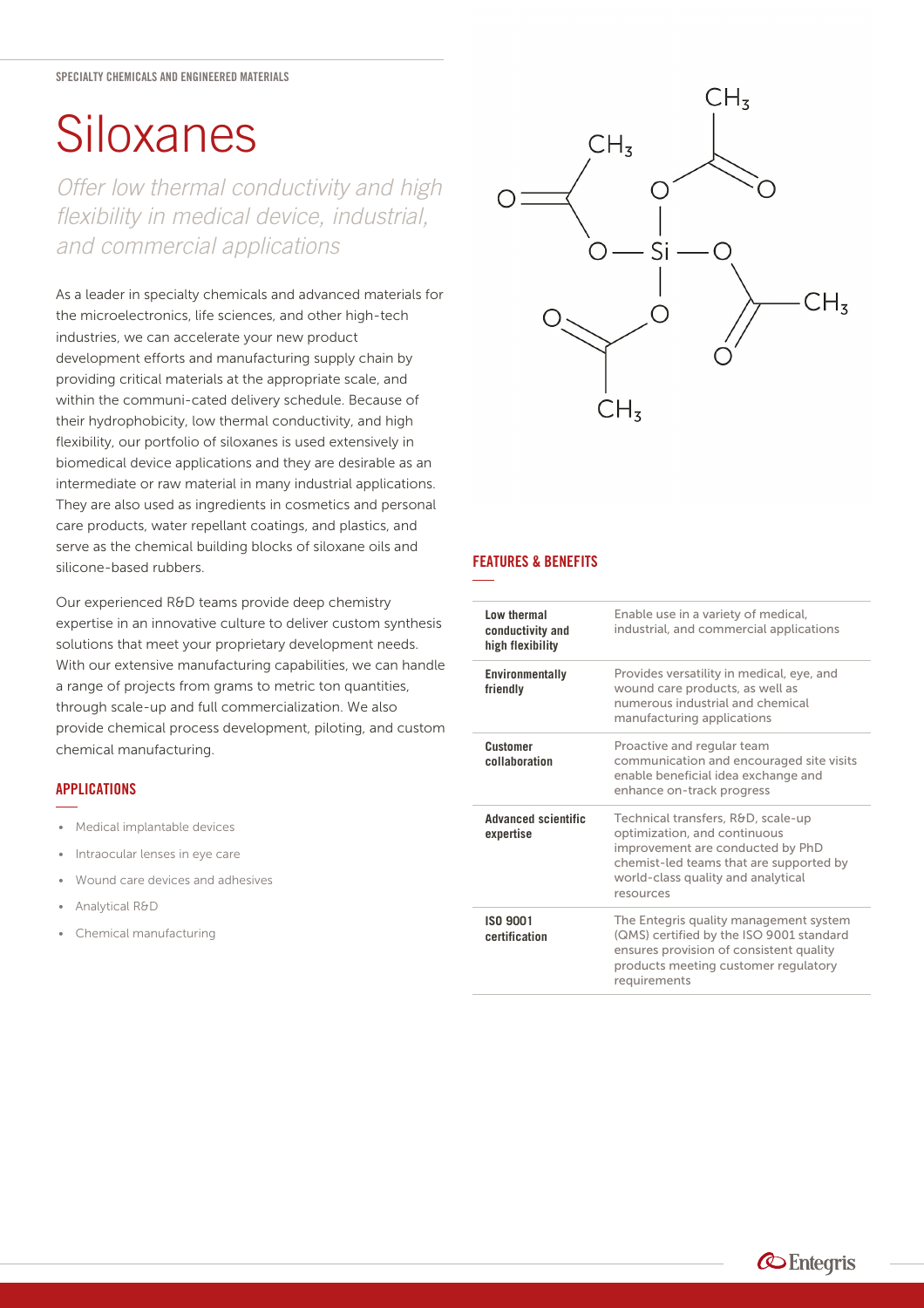# **SPECIFICATIONS**

Our products are made to strict specifications and our experienced R&D teams can partner with you to meet your proprietary development needs. With our manufacturing capabilities and resources, we can deliver on communicated timing requirements as well as high-quality customized solutions. [Contact us](https://www.entegris.com/en/home/customer-service/contact-us.html) with your specifications.

# **Product Portfolio**

| Catalog #      | CAS#           | Product                                       | <b>Structure</b>                                                                                               |
|----------------|----------------|-----------------------------------------------|----------------------------------------------------------------------------------------------------------------|
| <b>DIC0747</b> | 69304-37-6     | 1,3-Dichloro-1,1,3,3-tetraisopropyldisiloxane | ĊI<br>ĊI                                                                                                       |
| S1032          | 2469-55-8      | 1,3-Bis(3-aminopropyl)tetramethyldisiloxane   | $\mathsf{H}_2\mathsf{N}$<br>$\mathsf{H}_3\mathsf{C}$<br>CH.<br>$H_3C$<br>NH <sub>2</sub>                       |
| S1101          | $141 - 62 - 8$ | Decamethyltetrasiloxane                       | CH <sub>3</sub><br>$H_3C$<br>$H_3C$<br>$H_3C$<br>CH,<br>$Hz$ C<br>$H_3C$<br>CH <sub>3</sub><br>ĊН <sub>з</sub> |
| S1250          | $562 - 90 - 3$ | Silicon tetraacetate                          | CH <sub>3</sub><br>CH <sub>3</sub><br>Ο<br>CH <sub>3</sub>                                                     |
| S1445          | 5931-17-9      | 1,3-Bis(4-hydroxybutyl)tetramethyldisiloxane  | CH <sub>3</sub><br>$H_3C_1$<br>HO<br>ОH<br>CH <sub>3</sub><br>CH <sub>3</sub>                                  |
| S1495-HP       | $541 - 05 - 9$ | Hexamethylcyclotrisiloxane                    | CH <sub>3</sub><br>$H_{\tau}C$<br>$H_3C$<br>$H_3C^{'}$<br>CH <sub>3</sub>                                      |
| S1515          | $107 - 51 - 7$ | Octamethyltrisiloxane                         | $\mathbb{CH}_3$<br>$\dot{S}$ i — CH <sub>3</sub><br>H7C<br>$H_3C$ - Si<br>ĊΗ <sub>3</sub>                      |

2